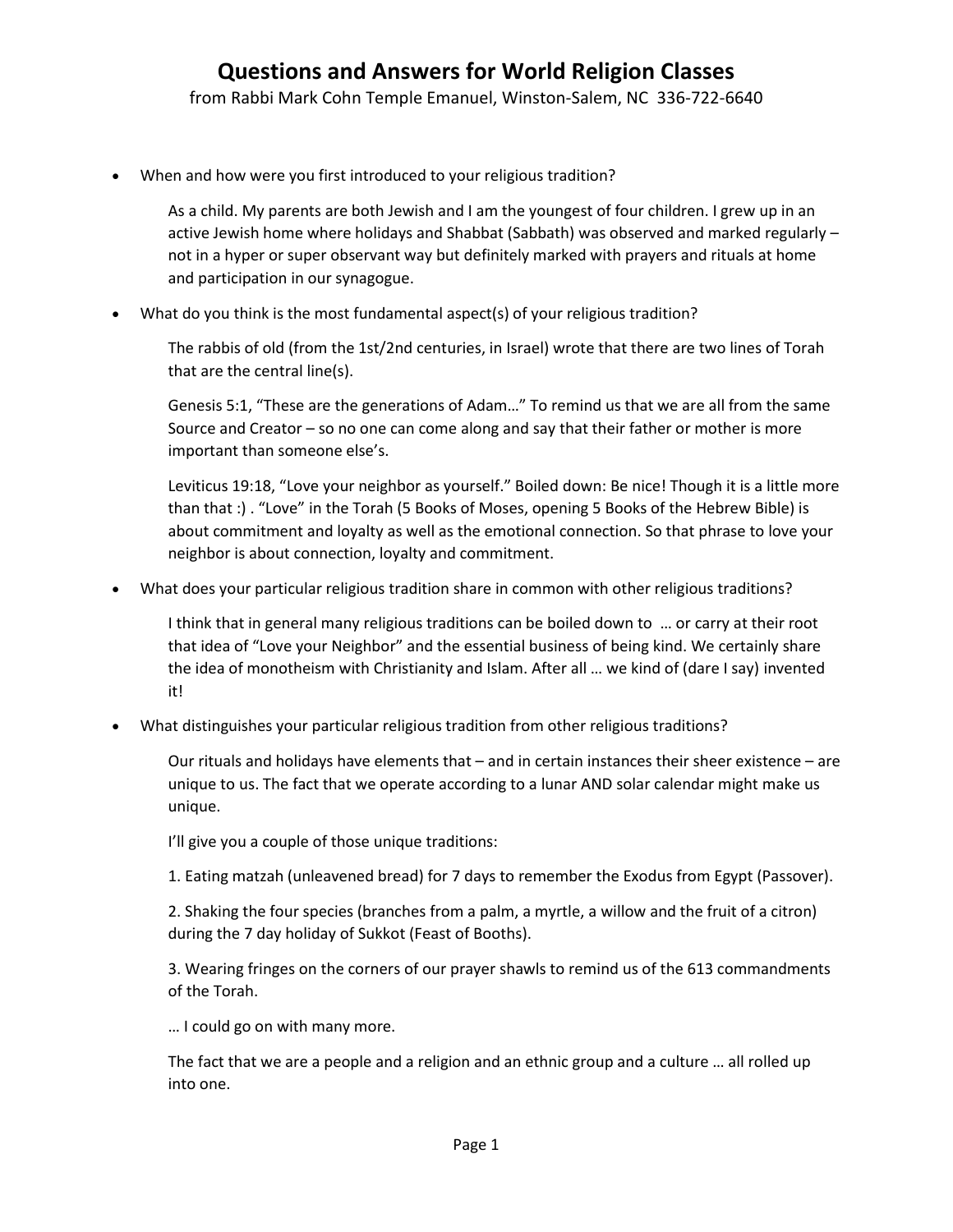## **Questions and Answers for World Religion Classes**

from Rabbi Mark Cohn Temple Emanuel, Winston-Salem, NC 336-722-6640

 Does your religious tradition assert that it is just one of many ways to commune with "God" or does it assert that it is the only authentic way to commune with "God"? Why does it hold this belief? Do you agree with it? Why/why not?

First off – I should have prefaced before – I certainly do not speak for all Jews or for all of Judaism. I come from the liberal/progressive arm of Judaism. We do not hold that we own the Truth. We simply follow what we hold to be our religious truth(s). The Torah (a term for both the 5 Books of Moses as well as Jewish teaching in general) of Jewish life is our mode to connect with God and with our community, with Jews of ages past and those yet to come. The presumption of the Hebrew Bible is that, yes, this is the way to believe in and understand God. But over the centuries, Jewish belief has opened up to a myriad of interpretations and understandings (all within a framework and based on the Torah).

 How does your religious tradition respond to societal issues such as poverty, war, and human sexuality?

Jewish life is predicated on a connection to the world around us and a sense of responsibility for justice, peace, and well-being among all humanity. After all, the Torah begins with the Book of Genesis and the creation of the world, to remind us that we are first off connected to humanity as human beings. The question that Cain asks after killing his brother (Abel), "Am I my brother's keeper?" is answered very definitively by Joseph at the end of the Book of Genesis with a resounding: YES! And we can see through Joseph's actions a responsibility not only for his brother but all of their families and quite frankly the whole nation of Egypt, the foreign land he is living in – despite the horrific treatment his brothers had shown him earlier in life.

So … on poverty, the Torah is replete with laws to take care of your brother who is poor. And there are laws to provide for the widow, the orphan and the stranger.

On war, murder is prohibited (that's one of the 'Big 10' - Don't murder) but killing for selfdefense is permissible. Note: The well-known commandment, 'Don't murder' is sometimes (mis)translated as Don't Kill.

On human sexuality, Judaism (particularly non-Orthodox – like me, in the progressive arm of Judaism) view gays and lesbians as just as much a part of the community as anyone else. So, yes, gay marriage is allowed and is affirmed based on the idea that we are all created in the image of God (see Genesis 1). The Torah affirms strong ties to family and tribe. Two people who want to support a loving home and marriage should be allowed to do so.

What are some misconceptions about your religious tradition?

Some people think of Jews as all the same – in other words that there is only one way to be Jewish … but the truth is there are Jews with all sorts of different levels of observance and participation. So too, people often think of Jews as only coming from eastern European countries (before the large migration of Jews to these shores in the late 19th century and early 20th). Truth is, Jews continue to live all over the globe (though concentrated in Israel and the US) and prior to the middle of the 20th century, there were many many Jews who lived in Arab countries.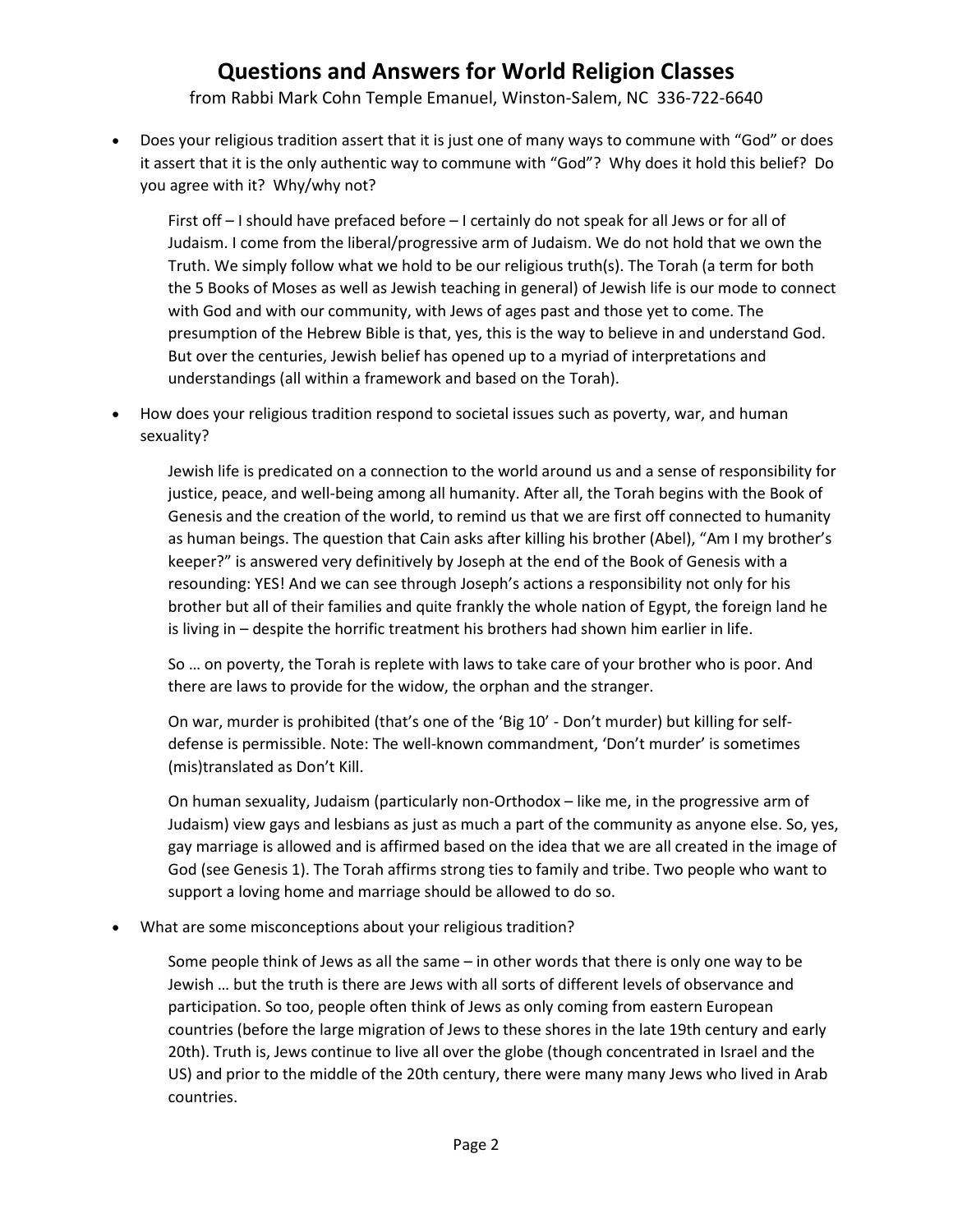## **Questions and Answers for World Religion Classes**

from Rabbi Mark Cohn Temple Emanuel, Winston-Salem, NC 336-722-6640

What do you want others to know about your religious tradition?

It may seem funny to say – but many people just don't give thought to it … Jesus was a Jew. The observance of holidays like Sukkot and Passover, Shabbat (Sabbath) … These are all things he would have known and celebrated.

When and why did you become a religious leader? What was the process?

I was ordained as a rabbi in 1998 at the Hebrew Union College in Cincinnati, OH. It came after five intensive years of study and practicum (and before entering rabbinical school, a bachelor's degree is required). My schooling involved living in Israel for a year, studying Jewish texts from the Bible to the Modern Era, working with small synagogues as a student rabbi, and working in a hospital setting as well.

What are some of your responsibilities as a religious leader?

I am involved with a myriad of tasks but at the core: I work with the spiritual and soulful expression of Judaism. That translates into teaching kids in our religious school, leading services, doing pastoral visits at homes and in the hospitals, working with our temple staff to create a creative and productive environment, serving in the community at large as a representative of the Jewish community.

What do you enjoy most about your position and what are your greatest challenges?

I enjoy working with people in a myriad of settings: from cradle to grave. I am in a very privileged position to do what I do and people let me into their lives at critical moments. My greatest challenge is finding ways to bring people along with views and visions I have for the synagogue and seeing their point of view and finding a satisfying middle ground, without giving up on my own principles and beliefs.

How does your position affect your daily life and standing in the community?

I think that as the sole rabbi for the sole synagogue in Winston-Salem, I am in a unique position to be a presence in the larger community. As I am now in my 15th year here, I am recognized as I go around town as 'the local rabbi' and am known as such.

What do you believe about "God" and "God's relationship to the world and humanity?

I believe God is the spirit/wind/energy of the Universe. God is the power and force that sustains the Universe and all Creation. God is what is in the plants and animals, the trees and humanity. We are all of the same matter and material and therefore a desecration done to one is a desecration done to all and to the One that created us all. I do not believe in an interventionist God or one who controls the outcomes of events. God has created us with free-will and therefore we are in partnership with God to determine the nature of how the world will look.